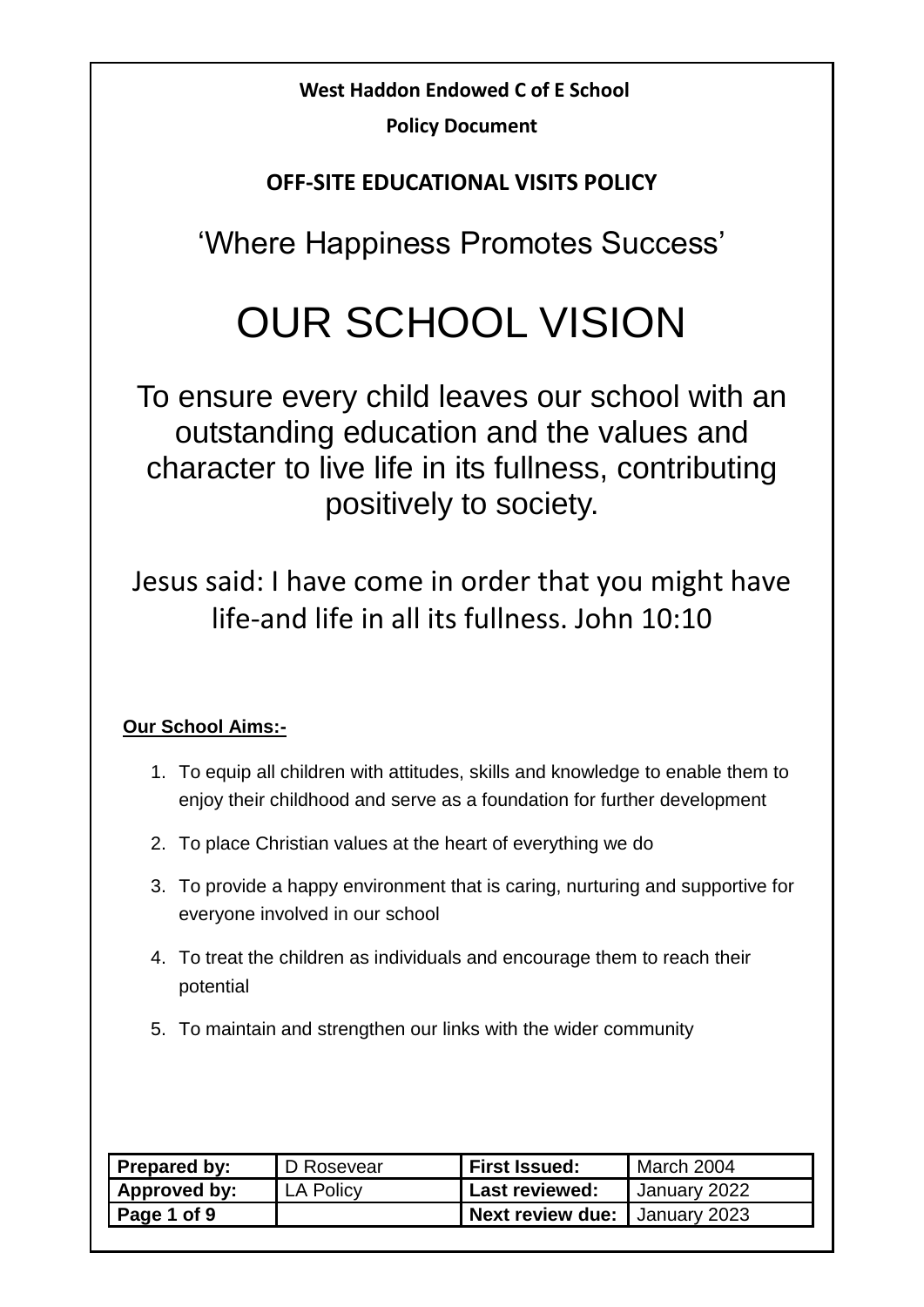#### **Definition**

An off-site visit is any visit which leaves the school site.

#### **Aims**

We expect everyone at West Haddon School to be able to work and learn within a safe and secure environment at all times. We undertake the following procedures relating to Educational Visits.

#### **Educational Visits Coordinator**

Our Educational Visits coordinators are Mr David Rosevear, Mrs Joanne Brinklow and Mrs Nicola Elliott. Working with the Governing Body the EVCs ensure that all procedures are followed to make sure that the visit is safe and risk assessments are in place.

The DfE and Northamptonshire County Council are committed to encourage and support safe and educationally beneficial off-site visits; they value the tremendous work done by staff and very much appreciate the time and effort required to arrange them. At West Haddon School we follow the WNC Policy for the Management of Learning Outside of the Classroom (March 2021) for visits and ensure our procedures match good practice at all times.

#### **POLICY STATEMENT FROM WEST NORTHAMPTONSHIRE COUNCIL.**

West Northamptonshire Council has formally adopted "Outdoor Education Advisory Panel (OEAP) National Guidance" as "West Northamptonshire Employer Guidance". This guidance can be found on the following web site: It is a legal expectation that employees should work within the requirements of their employer's guidance; therefore, West Northamptonshire Council employees should follow the requirements of "OEAP National Guidance", as well as the requirements of this Policy Statement. This guidance can be found at<http://oeapng.info/>

This includes;

- ❑ Establishing and maintaining a trained educational visits co-ordinator for each establishment or cluster of establishments *Mr David Rosevear, Mrs Joanne Brinklow and Mrs Nicola Elliott are our EVCs*
- ❑ Establishing and maintaining an Outdoor Education Advisor *Mr Tony Kidd from Plumsun tel 07734954938 or 07885909761 [www.plumsun.com](http://www.plumsun.com/)*
- ❑ Adopting and following the best practice in the "Health and safety: advice on legal duties and powers' document.

All Educational Visits Co-ordinators must undertake a DfE approved training course and ensure that they attend refresher training at least every three years.

The County Council recognises three categories of trip / visit

| $\vert$ Page 2 of 9 | <b>Next review due:   January 2023</b> |  |
|---------------------|----------------------------------------|--|
|                     |                                        |  |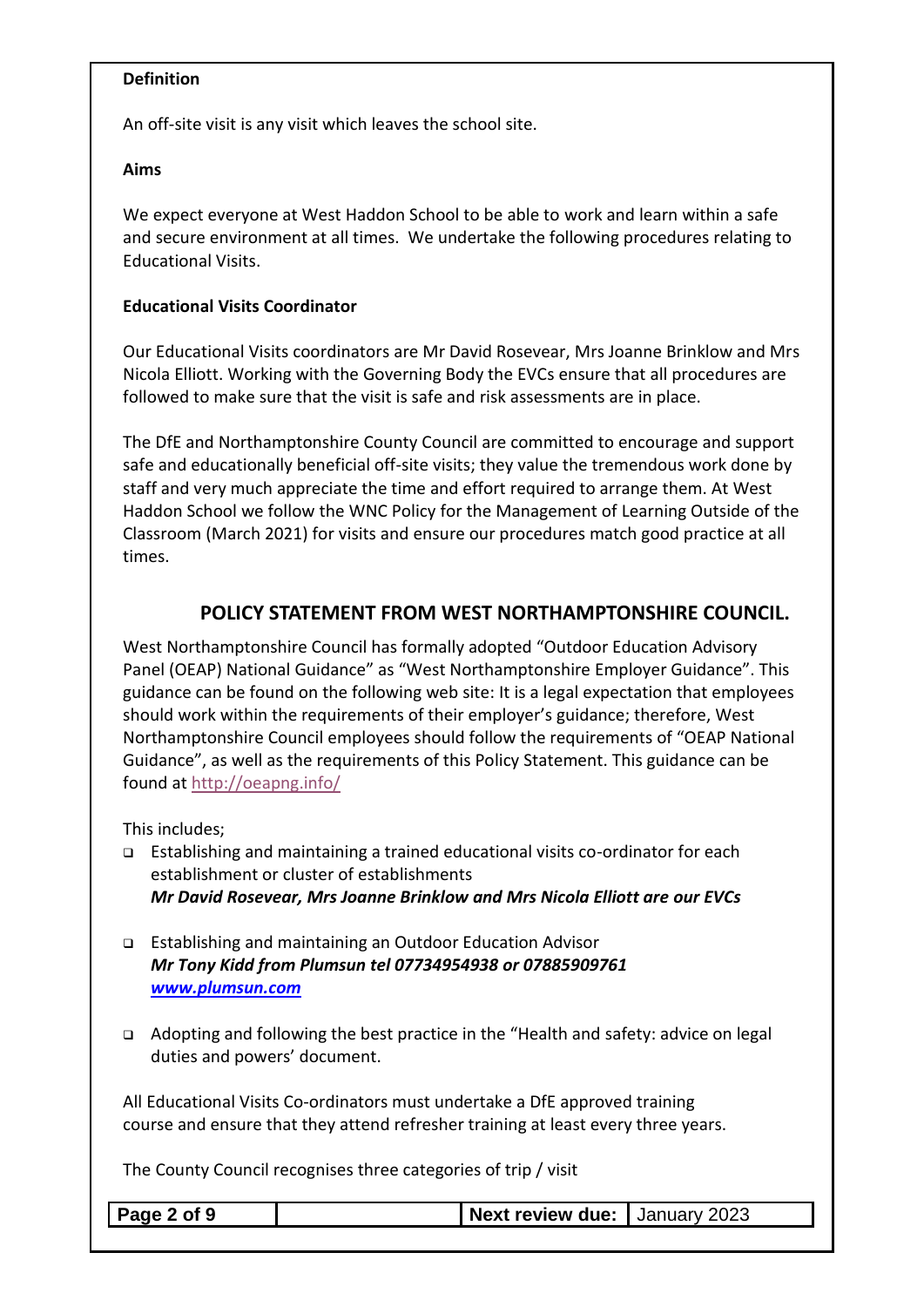- ❑ **Category A** These visits are close to the school, done on a regular basis involving environments known to the staff. It would include activity that is "normal in daily life". Examples include walks and exploring the area near to the school site, visits to the local church, library, school sporting fixtures and other regular non-complex activity. It can also include transport if needed.
- ❑ **Category B**  These visits are to areas beyond the local area involving more complex environments and activity and will be a one off or irregular activity in the school year. The leaders will be approved to lead the visit by the EVC. There may be some specialist training attached to some activities in this area. Examples include visits further afield, farm visits, local parks, museum visits, swimming lessons in offsite pools, zoo visits, sporting festivals and larger tournaments and some basic outdoor education activity
- ❑ **Category C**  The majority of educational visits are approved at school level. However, visits including the components below are Category C visits:
	- Residential visits
	- Overseas visits
	- An activity involving water
	- Adventure activities

Higher risk activities which need approval by the County Council and Outdoor Education Advisor

A list of activities in each category is given in the appendix of this policy

Category A and B visits are approved at school level by the Educational Visits Coordinator. The Governing Body are notified of all visits. Category C visits are approved by the Outdoor Education Advisor and Northamptonshire County Council. The following are needed for approval for any off site visit:

- full planning details of the visit
- the itinerary
- risk assessment (including a Plan B),
- emergency plans
- competent visit leader.

#### **RESPONSIBILITIES**

The **County Council** is responsible for reviewing and revising their policy on a regular basis and ensuring the provision of an Outdoor Education Advisor.

**Governing Bodies** are responsible for monitoring that their school or centre follows this policy.

| Page 3 of 9 |  |  |  |  |
|-------------|--|--|--|--|
|-------------|--|--|--|--|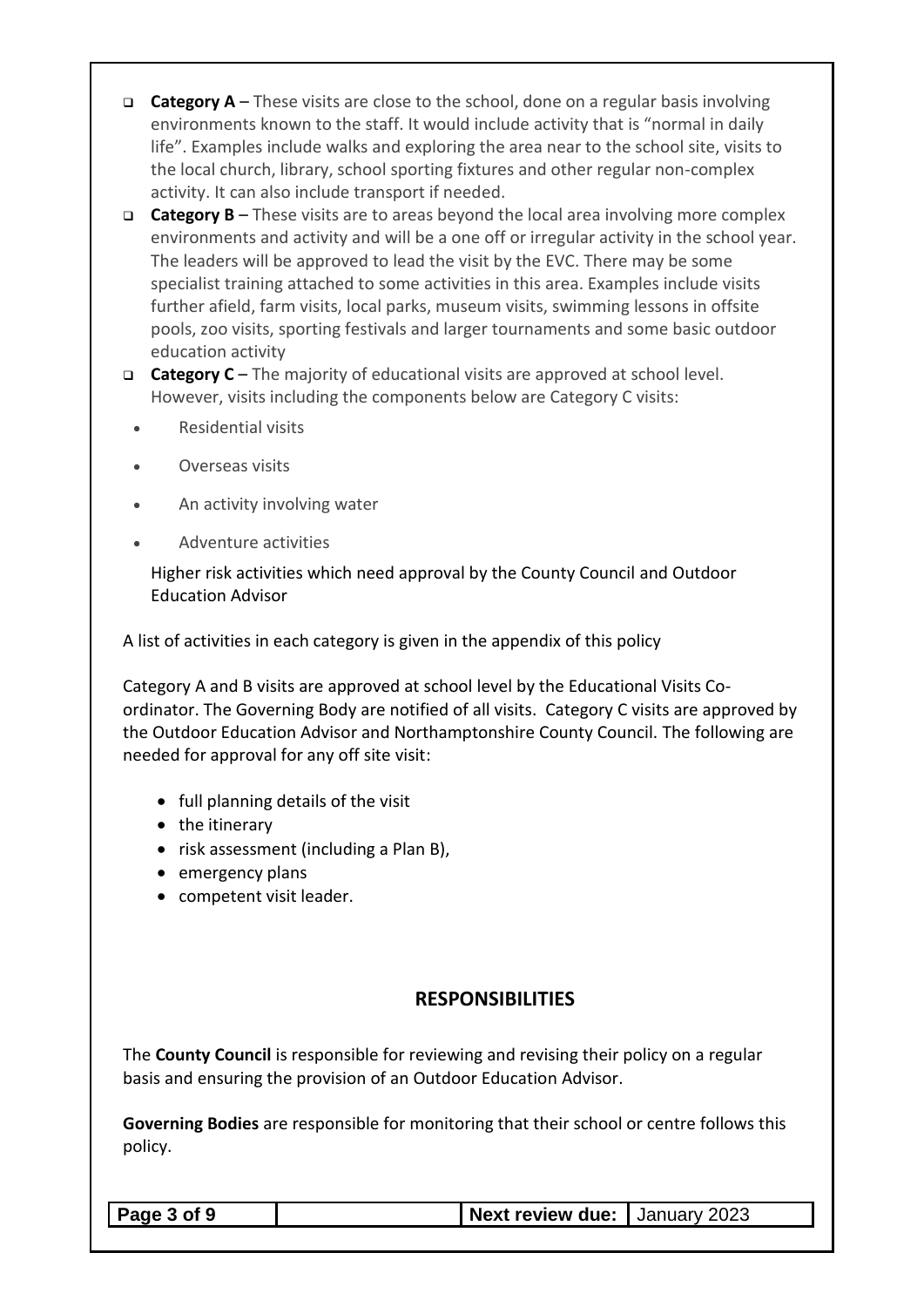**Headteachers** are responsible for ensuring that this policy is followed by their establishment including ensuring that they have, or have access to, an appropriate Educational Visits Co-ordinator.

The **Outdoor Education Advisor** is responsible for: providing advice on trips and visits to educational establishments, ensuring the provision of adequate training for Educational Visits Co-ordinators, approving Category C visits; monitoring and implementation of this policy.

#### **Responsibility for off-site visits**

The activity leader has full responsibility for the safe running of the activity including prior agreement for the activity to take place, following guidance laid down and ensuring that all participants are aware of their roles.

Teachers, volunteers, students and parents all have responsibilities during the course of any off-site activity in which they are participating.

Teachers have a common law duty to act 'in loco parentis' (as a reasonable parent), as indeed would any other employee involved in an off-site activity.

#### **Risk Assessment**

The underlying basis of health and safety care is to control risks. This is effectively achieved through risk assessment. When planning an off-site visit all the potential risks to the students and adults undertaking that visit should be assessed and, where it is 'reasonably practicable', elimination or alleviation of those risks achieved. This should be undertaken before the visit is started. A record must be kept of the risks identified.

In order to undertake a full and comprehensive assessment of risks, it will be essential in some cases to undertake a pre-visit. Even where the visit is made regularly, risks should be reassessed from time to time. When undertaking risk assessment, a number of variables need to be taken into account:

- the number of students involved;
- the age of the students, their sex, ability and general behaviour;
- the previous experience of the group in undertaking off-site visits;
- the time of the day and the time of year;
- the travel arrangements;
- the hazards of the environment being visited;
- the numbers, experience and quality of accompanying staff and volunteers;
- the nature of the activity.

#### **Communications**

Parents should always be made aware when their children are leaving the school premises. In certain circumstances, parents may wish to exercise their right to refuse to allow their child to take part in a visit. Under such circumstances, the school must make alternative arrangements to ensure that the National Curriculum work that was being developed during the visit is made available in another form to the student in school. The refusal of the parent to allow the child to take part does not offer the opportunity for a day off!

**Page 4 of 9 Next review due:** January 2023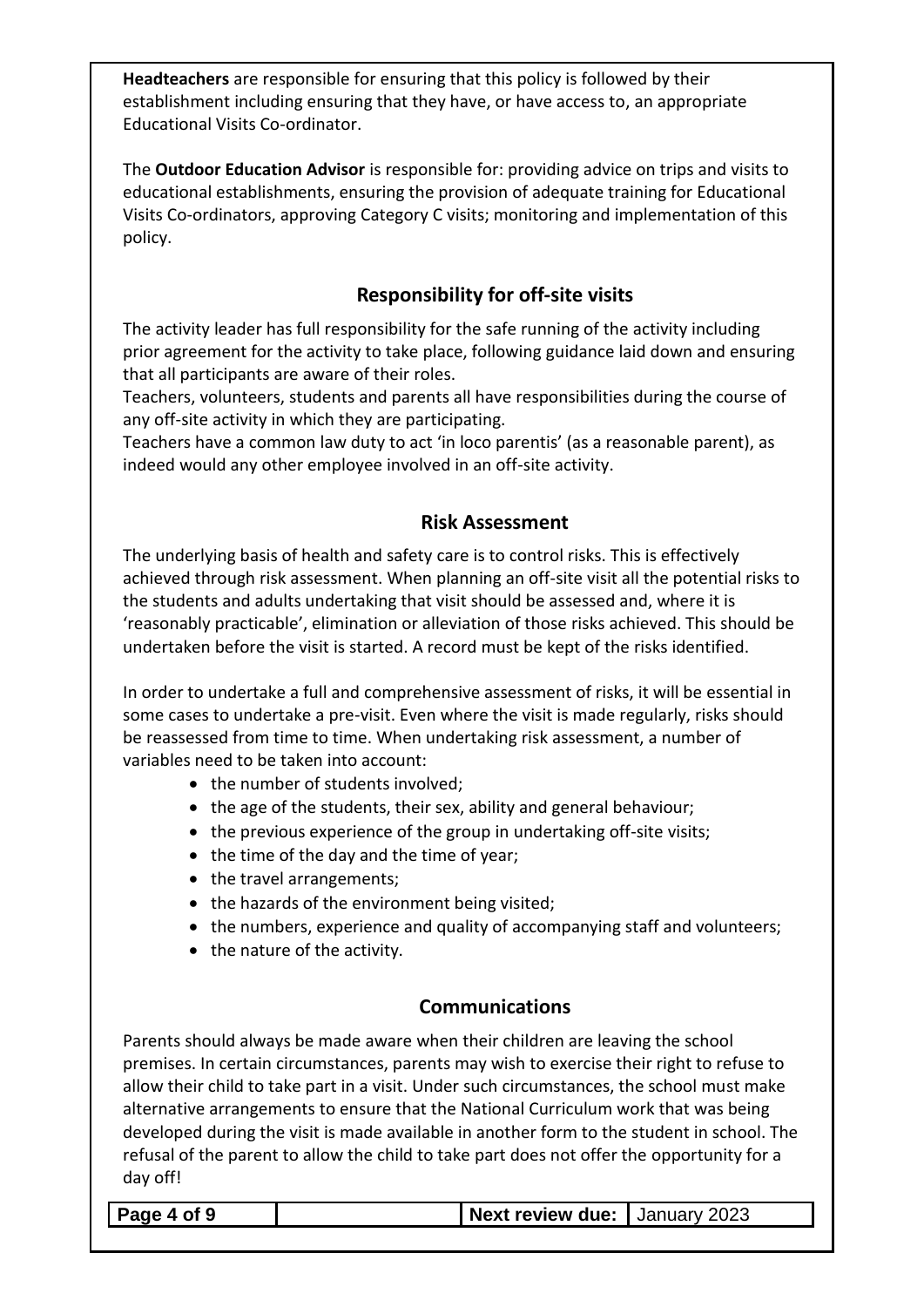On the trip pupils should not be given the teacher's personal mobile phone numbers. There is a school mobile phone available for trips.

#### **First-aid**

In all cases it would be appropriate to ensure a first-aid kit is readily available during the course of an off-site activity. The contents of this first aid kit should be subject to a regular check to ensure the kit is replenished after use and the contents are in date. The provision of a formally qualified person to administer first-aid may be more problematic, the legal requirement is for a person with first aid knowledge commensurate with the risks associated with the visit. It is sensible to have at least one trained first-aider on every occasion; however this may not always be possible.

#### **Supervision**

There are no legally enforceable ratios of students to adults accompanying a visit. The level of supervision will always depend upon the type of visit being made and the numbers and abilities of the students.

The ratio of participants to staff should be such as to ensure adequate control and safe conduct during all phases of the activity or event. The risk assessment may indicate that a short journey to a nearby venue can be adequately covered by 1 adult when appropriate emergency procedures have been previously arranged.

A minimum of two adults, one of whom should be a member of staff should accompany each event unless a formal risk assessment is carried out and indicates that 1 adult is adequate to provide the appropriate level of supervision and safety cover. The activity leader should always ensure that a group is adequately supervised. It is recognised that the staff/participant ratio will need to be varied according to the age and temperament of participants and the type of visit undertaken.

At the planning stage of an event and after consideration of all relevant factors, the Headteacher must ensure that an appropriate staff/participant ratio is defined and recorded.

For residential visits it is essential that all accompanying adults have been checked by the Police under the procedures for disclosure of criminal backgrounds of those with access to children. There is no doubt that most educational visits or journeys provide the opportunity for substantial unsupervised access to children.

#### **Insurance**

When a trip is undertaken as a part of the normal school curriculum, even though it is conducted off the school premises, the insurance arrangements for the school will prevail. All 'day –trips' are covered by the school's insurance. Where a tour operator is used the type and extent of the insurance provided must be ascertained.

#### **Page 5 of 9 Next review due:** January 2023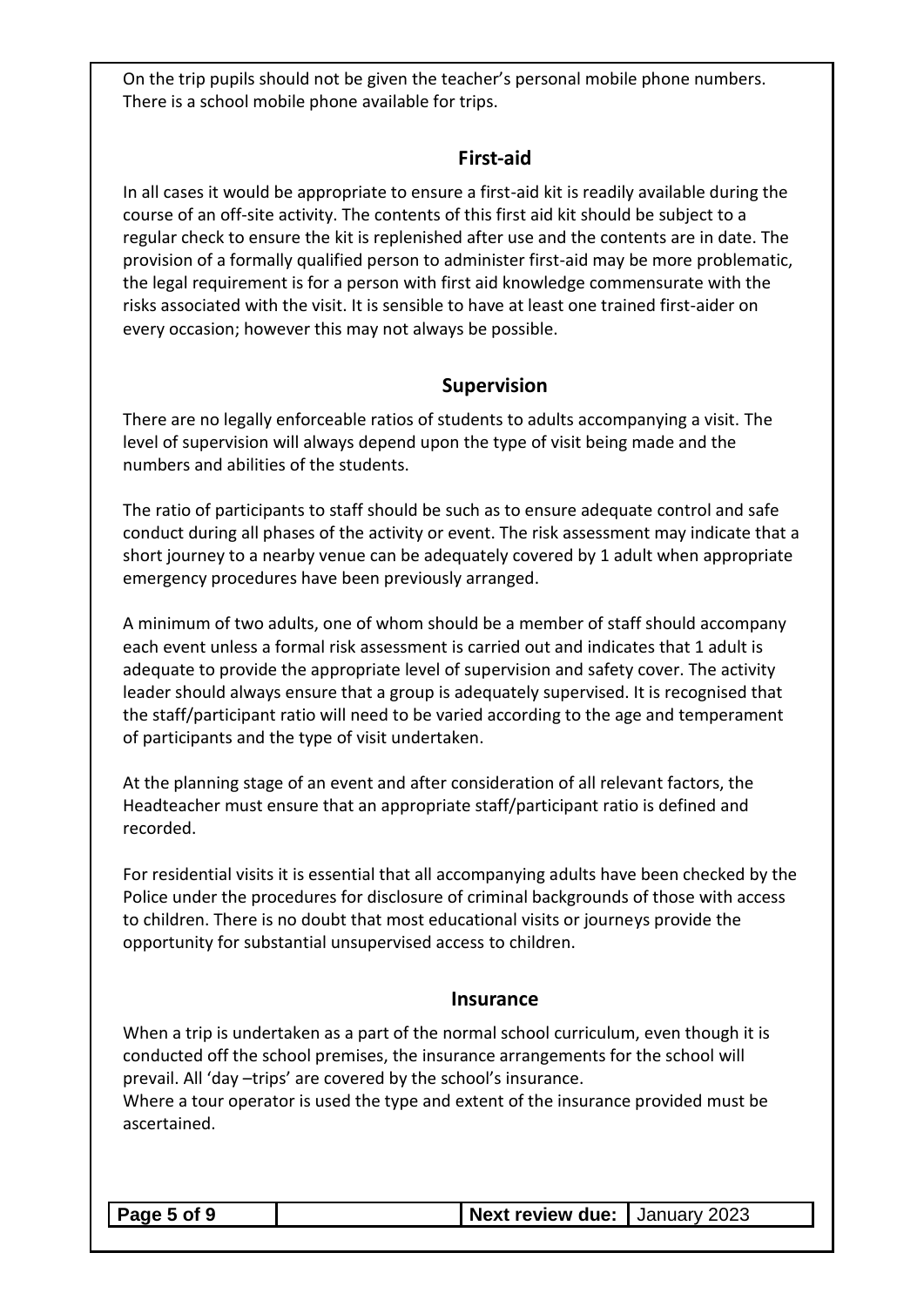#### **Discipline**

Out of school activities undertaken during school time, or largely during school time, will always be conducted according to the school's disciplinary policy.

#### **Students with Special Medical Needs**

If a student requiring specific medical needs is to take part in an off-site activity, the school should ensure that any protocol established between the school, the parents and the student's GP extends to the differing circumstances of that activity. The School have a duty under the Equalities act to ensure that students can access medication and that reasonable adjustments are made to enable this to happen.

When the school is undertaking a residential visit, parents should be asked to give their authorisation to the leader of the party to act for their child should the need arise for emergency medical treatment during the course of the visit. If parents are unable to give this authorisation, head teachers may decide that the resultant risk to that child precludes them from taking part. If a student is included in the party where parents have not given authorisation, a clear unequivocal protocol should be supplied by the parent including appropriate enforceable notification to any medical practitioner that may find themselves looking after the student's medical or surgical needs.

#### **Finances**

In circumstances where insufficient money has been contributed collectively to cover the cost of the visit, the school may cancel the visit and return all the contributions made.

Contingency money should be included for emergency situations which is reflected on a Costings Sheet, a school credit card is available to support visits abroad.

All accounts will be kept accurately by the Bursar.

Non-Curriculum trips need to be paid in full by all pupils. There is a hardship fund available for pupils on Curriculum trips. They need to apply, in writing, to the Headteacher, with evidence supporting their claim.

#### **Transport**

**Hired Transport.** Only reputable companies should be used. Seat belts should be provided on all seats. The driver of the coach has no responsibility for the conduct and behaviour of the students on the transport. The school must provide sufficient supervisory staff to ensure the health and safety of the students.

**Public transport**. When public transport is to be used, close supervision of the students must be ensured. Students should be prepared in advance concerning expectations of their behaviour. Where it is considered inappropriate to include a particular student because there is serious doubt about their ability to behave, it is appropriate to find a suitable alternative occupation for that student on the occasion of the visit. (If behaviour issues manifest themselves because of an underlying SEN then appropriate adjustments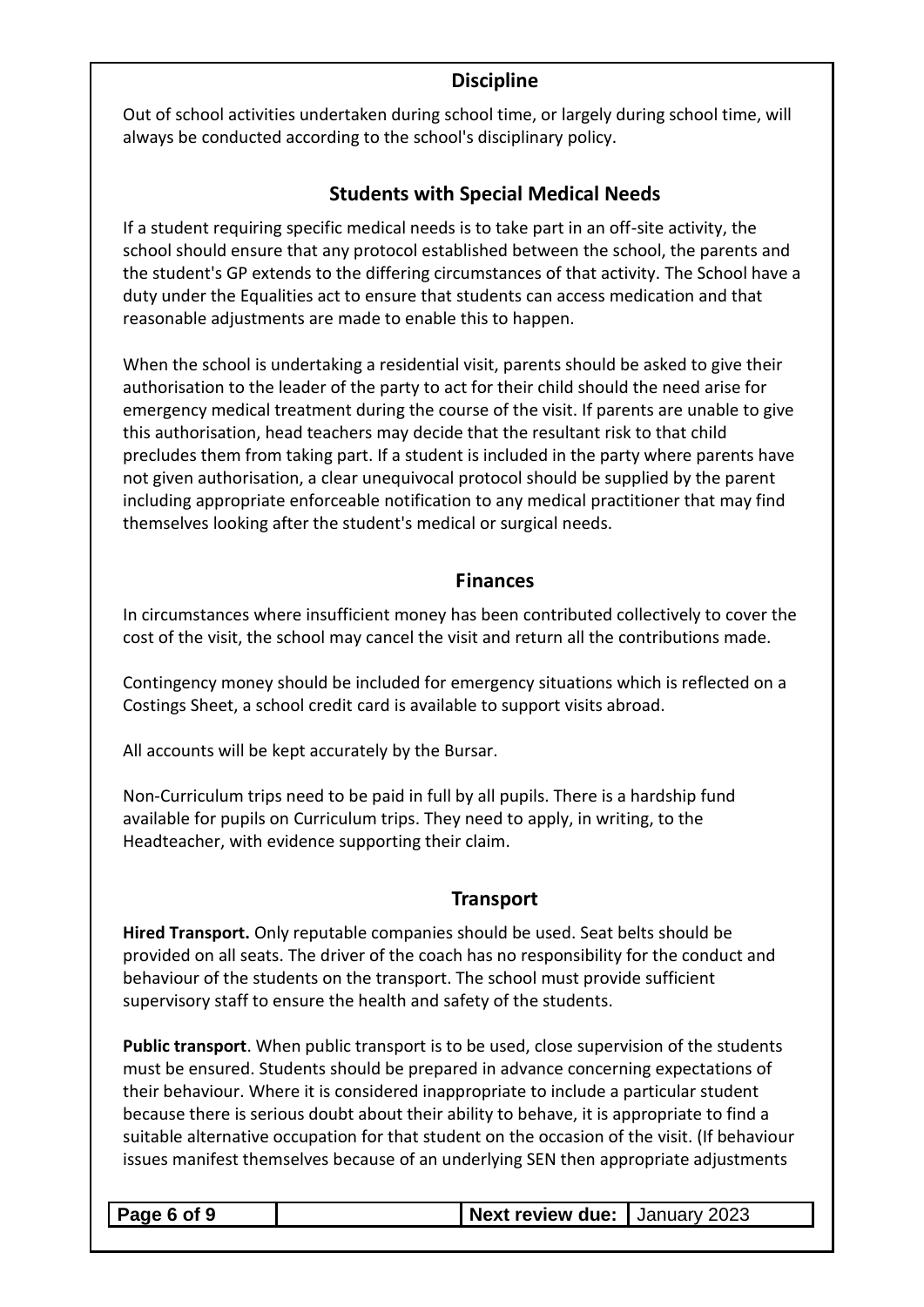should be made to accommodate that student, e.g. hiring a private coach as an alternative to public transport even if greater expense is involved).

Private use of cars. Extreme caution should be exercised over the use of private cars, both of parents and staff. Where such transport is to be used Activity Leaders should be confident that vehicles and drivers are legal.

| Page 7 of 9 | Next review due: January 2023 |  |
|-------------|-------------------------------|--|
|             |                               |  |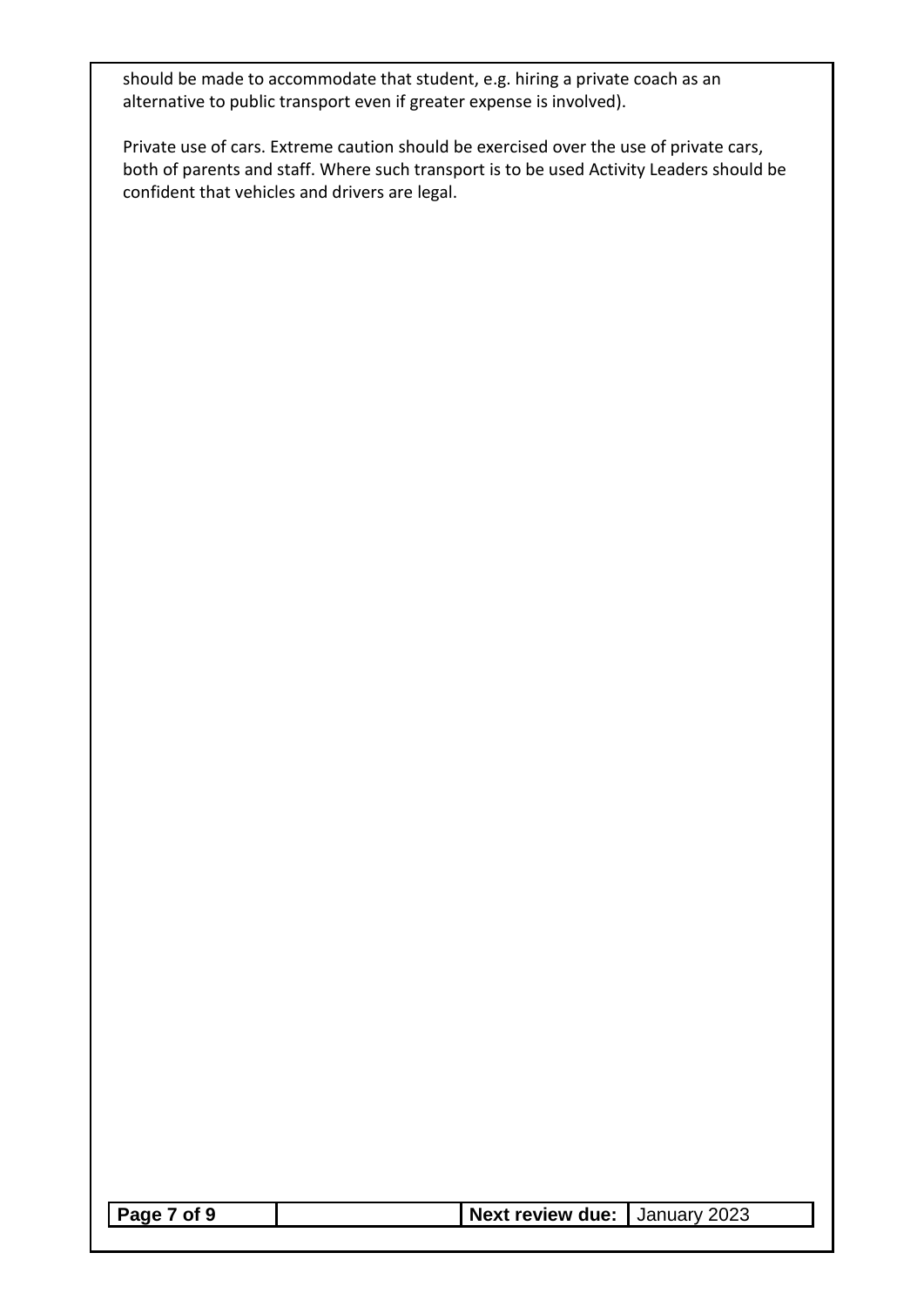#### Appendix

#### CATEGORIES OF TRIPS / VISITS RECOGNISED BY NORTHAMPTONSHIRE COUNTY COUNCIL

Within this document the term "remote" locations means:

- ❑ Any moorland (open uncultivated land at any height above sea level)
- ❑ Any mountain, woodland and cultivated land above 600m from which it would take more than 30 minutes travelling time to walk back to an accessible road or refuge

*Accessible road* is a road accessible to an ordinary road going ambulance

*Refuge* is a building, either occupied or with means for summoning help, which can offer shelter for the party in an emergency

#### **CATEGORY A VISITS**

Includes visits, journeys and environmental studies for which the element of risk is similar to those encountered in daily life.

- Environmental and country walks
- Field studies non technical
- Historic sites
- Local sports tours
- Sites of commercial interest
- Walking not in remote locations (see definition above)

#### **CATEGORY B VISITS**

Higher risk activities which require that the leader has undergone an additional familiarisation process or induction, specific to the visit and / or location. The leader will be approved as competent by the Local Authority (LA) or by the Education Visits Coordinator (EVC) following LA guidance. Where appropriate a National Governing Body Award (such as Award of Basic Expedition Leadership or NVQ in Activity Leadership) will be a measure of competence.

- Camping not in remote locations (see definition above)
- Cycling on roads or off road terrain not in remote locations
- Farm visits
- Low level initiative challenges
- Orienteering
- Swimming lessons in off site swimming pools
- Zoo visits

#### **CATEGORY C VISITS**

Category C approval is required from the Outdoor Education Advisor and Northamptonshire County Council for employer approval when schools are taking

- **Residential visits**
- Overseas visits
- Visits involving the use of water

#### **Page 8 of 9 Next review due:** January 2023